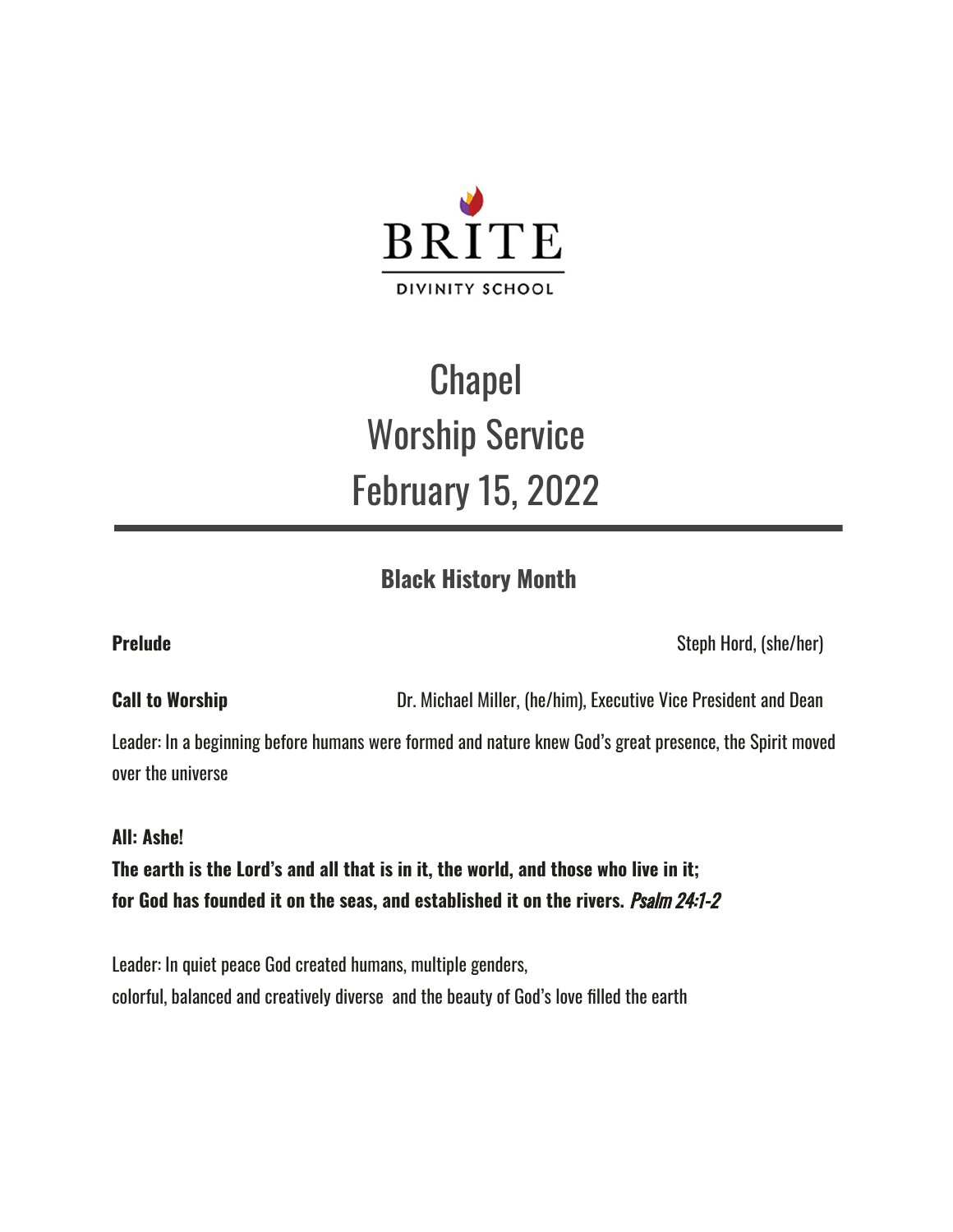### **All: Ashe**

You shall love the Lord your God with all your heart, and with all your soul, with all your mind; **and you shall love your neighbor as yourself.** Matthew 22: 37-39

Leader: On this third Tuesday of Black History Month we remember names, because of the ancestors who made a way out of no way with God before them, beside them, and lovingly guiding succeeding generations:

- Nana Yaa Asantewa of Ashanti, Taharqa, ruler of Napatan Kush, Queen Nzingha,
- Mansa Musa I, Emperor of the West African Islamic Empire
- Queen Nanny of the Jamaica Maroons

### **All: Ashe!**

Leader:

- Richard Allen, Absalom Jones, Gabriele Prosser, Nate Turner and Denmark Vesey
- Harriet Tubman, Sojourner Truth, Jerena Lee, Mary McCloud Bethune,
- WEB DuBois, Thurgood Marshall, Malcolm X, James Baldwin, Martin Luther King, Jr
- Mary Church Terrell, Ida B. Wells, Daisy Bates, Rosa Parks, Fannie Lou Hamer, Ella Baker, Dorothy Height

These and many more represent the great cloud of witnesses. Their spirits linger with us creating new generations of warriors, preachers, prophets, teachers, activists, organizers, mothers, fathers, and diverse offsprings of the African Diaspora.

### **All: Ashe!**

**After this I looked, and there was a great multitude that no one could count, from every nation, from all tribes and peoples and languages standing before the throne and before the Lamb, robed with palm branches in their hands.** Rev. 7:9

Leader: Let everything that has breath, praise the Lord!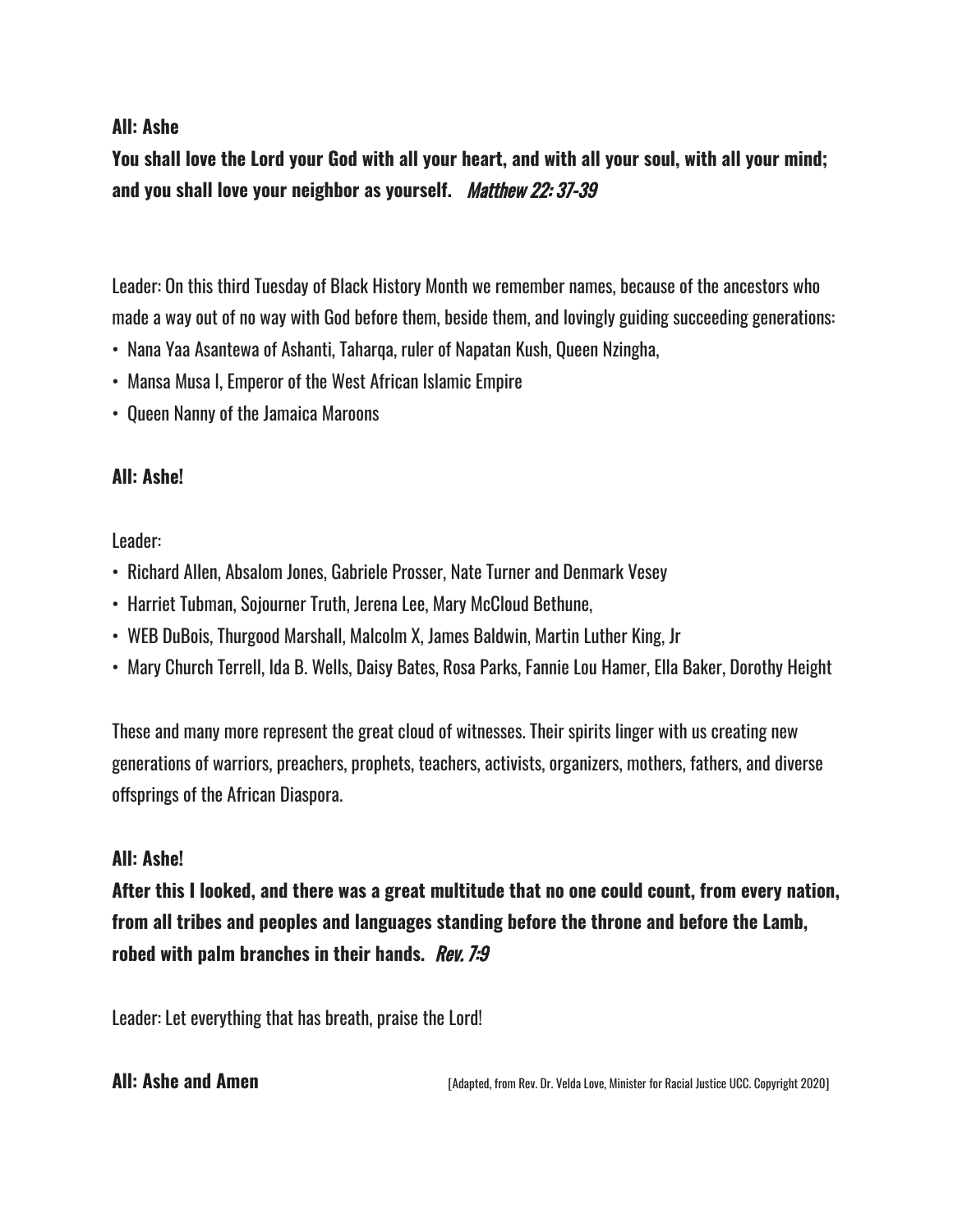#### **Hymn** Christ You Offer Us Your Welcome, **by Carolyn Winfrey**

Christ, you offer us your welcome; it's a precious gift you give! You bring reconciliation and you show us how to live. You call poor ones from their sadness, you call rich ones from their pride. You call people who are outcast, telling all to "Come inside!"

In a world that's often fearful, where so many stand alone, you invite us to your table and you welcome people home. Then you point us to the strangers that, it seems, nobody sees, and you say, "These are your neighbors. I am here, in each of these."

You have given us a mission  $-$  to invite our neighbors in  $$ and your call to love and listen is a place we can begin. We need more than open houses; we need, first, to give our hearts. By your Spirit, make us servants; that's the way your welcome starts.

May we set a welcome table, may we find a common ground where no one will feel they're labeled, where acceptance can be found. We don't need to entertain there, or to do things that impress just to hear folks' joy and pain there, and to love so all are blest.

Christ, your call to offer welcome is an urgent, mighty call; you have given us a vision of your Way that welcomes all. May we seek to meet our neighbors in their vast diversity. As your loved and welcomed people, may we build community.

**Prayer Prayer Example 20 At 20 At 20 At 20 At 20 At 20 At 20 At 20 At 20 At 20 At 20 At 20 At 20 At 20 At 20 At 20 At 20 At 20 At 20 At 20 At 20 At 20 At 20 At 20 At 20 At 20 At 20 At 20 At 20 At 20 At 20 At 20 At 20** 

**Upcoming Events:** Jonathan Greer, (he/him), M.Div. Student

**Brief [Worship](https://forms.office.com/r/PbzCWwX6p6) Survey**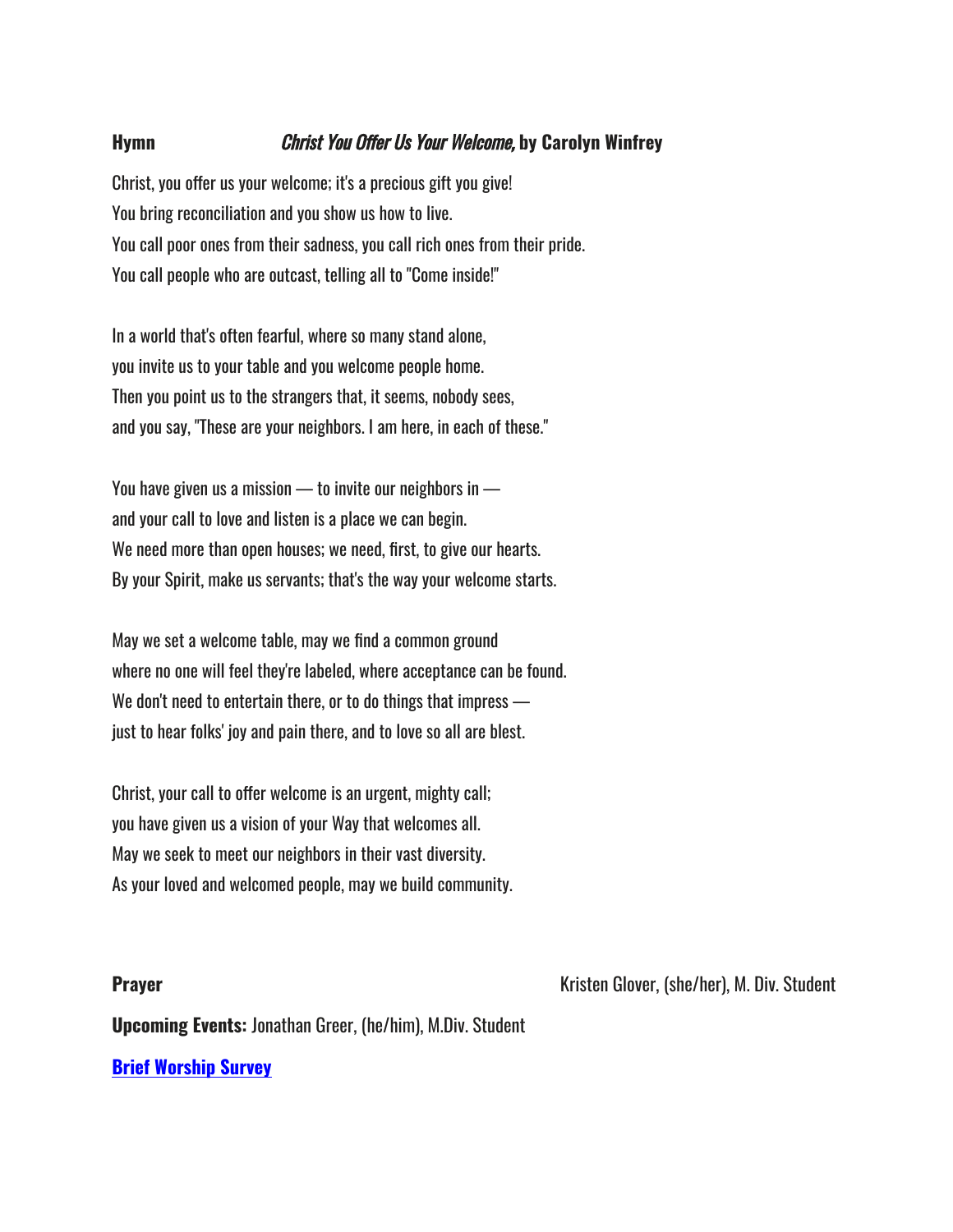#### **Song** Love Rises by The Many

It seems the world's so broken, so little to have hope in. Sometimes we can't believe the dawn will ever come. At times we feel so torn up, our hearts are simply worn out. Sometimes we can't believe the dawn will come. But then there comes the day and stones are rolled away

Today is the day Today is the day when love finds a way Today is the day Today is the day love has the final say. Today is the day love rises…

It feels like we can't breathe here and hate is all we see clear Sometimes we can't believe the dawn will ever come. But then there comes the day when stones are rolled away

Today is the day Today is the day when love finds a way Today is the day Today is the day love has the final say. Today is the day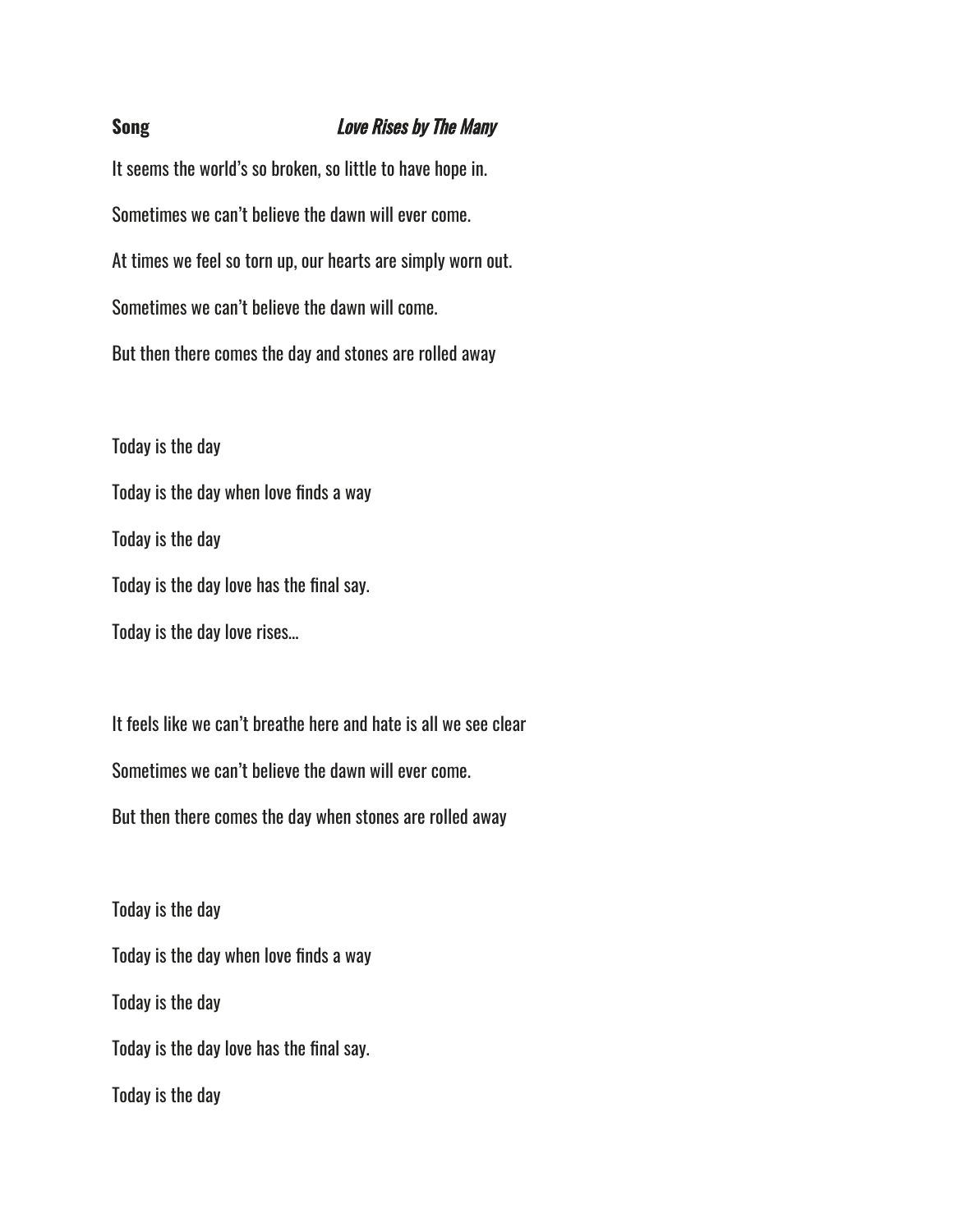Today is the day when love finds a way Today is the day Today is the day love has the final say. Today is the day love rises

**Scripture Reading Community Community Community Community Community Community Community Community Community Community Community Community Community Community Community Community Community Community Community Community C** 

### **Psalm 1 (Responsive Reading)**

Happy are those who do not follow the advice of the wicked,

#### **or take the path that sinners tread, or sit in the seat of scoffers;**

but their delight is in the law of the Lord,

#### **and on God's law they meditate day and night.**

They are like trees planted by streams of water,

which yield their fruit in its season,

### **and their leaves do not wither. In all that they do, they prosper.**

The wicked are not so,

#### **but are like chaff that the wind drives away.**

Therefore the wicked will not stand in the judgment,

### **nor sinners in the congregation of the righteous;**

for the Lord watches over the way of the righteous,

#### **but the way of the wicked will perish.**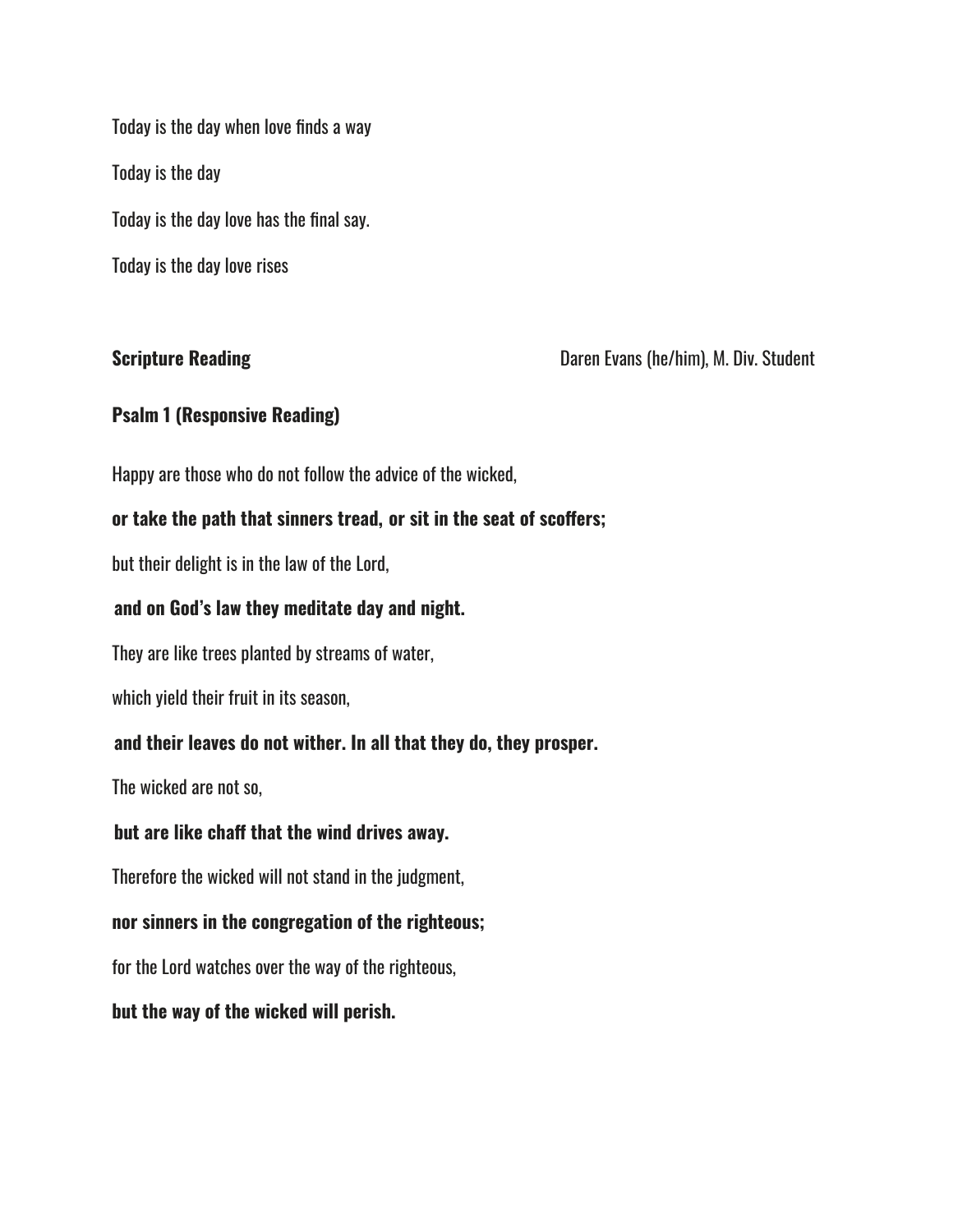#### **Luke 5:1-11**

Once while Jesus was standing beside the lake of Gennesaret, and the crowd was pressing in on him to hear the word of God, he saw two boats there at the shore of the lake; the fishermen had gone out of them and were washing their nets. He got into one of the boats, the one belonging to Simon, and asked him to put out a little way from the shore. Then he sat down and taught the crowds from the boat. When he had finished speaking, he said to Simon, "Put out into the deep water and let down your nets for a catch." Simon answered, "Master, we have worked all night long but have caught nothing. Yet if you say so, I will let down the nets." When they had done this, they caught so many fish that their nets were beginning to break. So they signaled their partners in the other boat to come and help them. And they came and filled both boats, so that they began to sink. But when Simon Peter saw it, he fell down at Jesus' knees, saying, "Go away from me, Lord, for I am a sinful man!" For he and all who were with him were amazed at the catch of fish that they had taken; and so also were James and John, sons of Zebedee, who were partners with Simon. Then Jesus said to Simon, "Do not be afraid; from now on you will be catching people." When they had brought their boats to shore, they left everything and followed him.

#### **Hymn** Dear God Embracing Human Kind by John Greenleaf Whittier

Dear God Embracing Human Kind, forgive our foolish ways!

Reclothe us in our rightful mind, in purer lives thy service find,

in deeper reverence, praise.

In simple trust like theirs who heard, beside the Syrian sea, the gracious calling of the Lord, let us, like them, without a word, rise up and follow thee.

O sabbath rest by Galilee! O calm of hills above,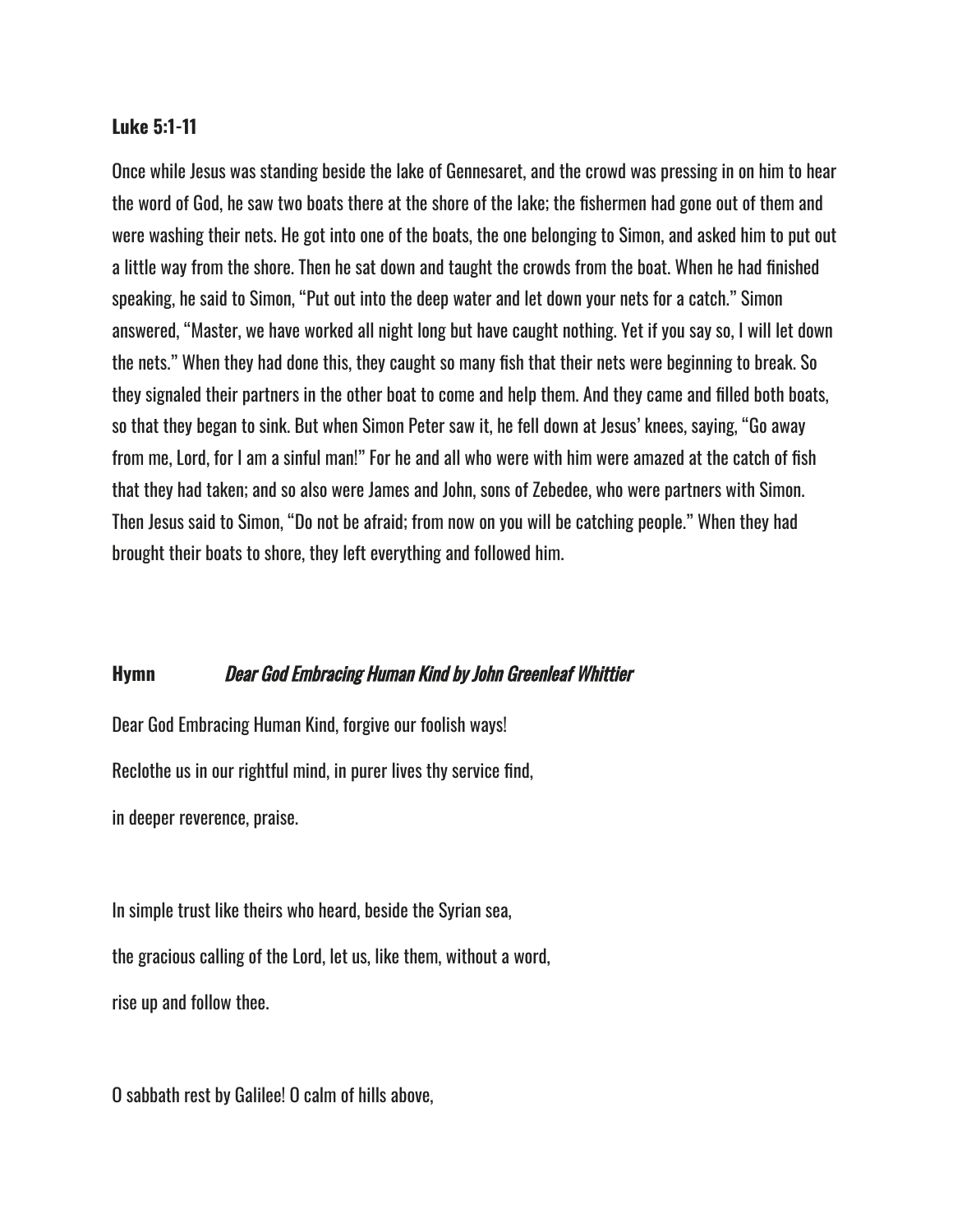where Jesus knelt to share with thee the silence of eternity,

interpreted by love!

Drop thy still dews of quietness, till all our strivings cease; take from our souls the strain and stress, and let our ordered lives confess the beauty of thy peace.

Breathe through the heats of our desire thy coolness and thy balm; let sense be dumb, let flesh retire; speak through the earthquake, wind, and fire, O still, small voice of calm.

#### **Introduction of Preacher Contract Contract Contract Contract Contract Contract Contract Dr. Michael Miller (he/him)**

| Sermon           | "I'm Done" | Rev. Virzola Law, (she/her),                             |
|------------------|------------|----------------------------------------------------------|
|                  |            | <b>Senior Pastor of Northway Christian Church Dallas</b> |
| <b>Communion</b> |            | <b>Rev. Virzola Law (she/her)</b>                        |

**Hymn** God of Freedom, God of Justice

God of freedom, God of justice, you whose love is strong as death, You who saw the dark of prison, you who knew the price of faith-- Touch our world of sad oppression with your Spirit's healing breath.

Rid the earth of torture's terror, you whose hands were nailed to wood;